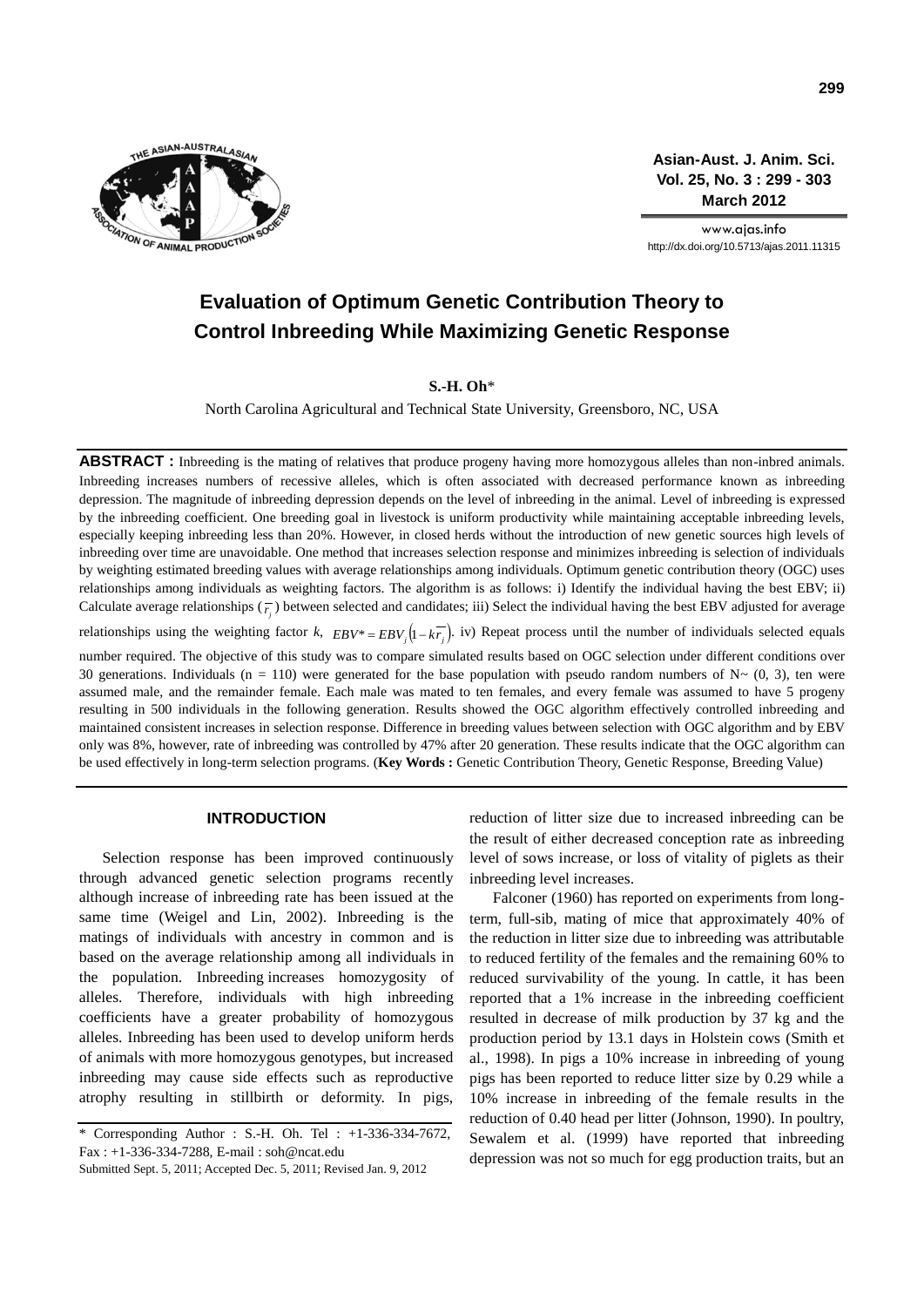increase of inbreeding was related to a delay in sexual maturity. It has been reported that 0.7% of inbreeding coefficients on average increased every year after 23 generations without full- and half-sib matings, which resulted in 3 eggs decrease per year (Ameli et al., 1991).

With this reason, many methods to maximize genetic progress minimizing the rate of inbreeding have been suggested and studied. Weigel (2001) has summarized the methods, which are restrictions on family size, creation of sublines, mating programs, modifications to BLUP, and optimum contribution theory. Optimal inbreeding theories suggest that breeding values would be maximized while minimizing inbreeding. It is said that methods based on optimum contribution theory are more promising among them (König et al., 2010). Although numerous cases were studied, there are few researches suggesting which constraints would be used properly in overall because they rely on specific breeding programs and the individual numbers of foundation population. One of the theories has been suggested by Quinton and Smith (1995), which is based on the consideration of relationship coefficients among selection candidates resulting in their re-ranking. It also depends on the size of the foundation herds. Their method is relatively intuitive than other methods in terms of the factors to be considered in the model such as the number of foundation group, heritability, and weighting factors. However, they just showed the results of 10 generations, which may not be enough to explain the effect for building an inbred line. Also, it was not clear about the level of weighting factors in each gender group with different mating conditions.

The purpose of this study is not to improve the existing method, nor to suggest a new algorithm. It is to evaluate the effect of OGC theory on the inbreeding through the computer simulation of the method suggested by Quinton and Smith (1995), and to find out how much it would control the rate of inbreeding in a closed herd starting 10 sires and 100 dams with different combinations of weighting factors to breeding groups over 20 generations. Livestock producers will have some idea regarding to the optimal combinations of weighting factors in a particular mating condition from the results in this study.

### **MATERIALS AND METHODS**

Increasing selection response with minimal inbreeding is based on controlling the ranking of individuals weighting selection based on EBVs with average relationships among individuals. Optimum genetic contribution theory (OGC) uses those relationships as weights. Selection based only on EBV from BLUP evaluations results in increased rates of inbreeding especially in long-term selection because the probability is greater that relatives with superior EBVs will

be selected together. Optimum genetic contribution as suggested by Quinton and Smith (1995) controlled the increase of inbreeding in a long-term closed miniature pig selection program by considering EBV and the rate of inbreeding between candidates and other individuals in the population. The steps involved in the algorithm are as follows:

i) Identify the individual having the best EBV;

ii) Calculate average relationships  $(r_j)$  between selected individual(s) and candidate individuals;

iii) Select the individual having the best OGC score with  $EBV^* = EBV_j(1 - kr_j)$  using the weighting factor *k*;

iv) Repeat the steps until the number of individuals required are reached;

v) Repeat process for the opposite sex.

Quinton and Smith (1995) demonstrated that OGC could maintain genetic improvement comparable to selection on only EBVs in a simulation of 10 generations with  $k$  values from 0.5 to 2.0. In this study, 20 generations were simulated for 25 combinations of *k* for both males and females where *k* ranged from 0 to 2.0 and was increased by 0.5. The simulated trait was litter size with a heritability of 0.1. One hundred and ten pigs were generated for the base population with pseudo random numbers  $N \sim (0, 3)$ . Ten pigs were assumed as male, and the rest as female because most of populations show polygamic structures with high mating ratios (Sánchez et al., 2003). Each male was mated to ten females, and every female was assumed to have 5 progeny resulting in 500 individuals for the following generations. Sex ratio was assumed to 1:1. Ten males and one hundred females were selected and mated using the OGC algorithm for the next generations. This same process of selection was repeated for 20 generations. This simulation was analyzed without considering the aspect of overlapping generations. Average EBVs and the rates of inbreeding after ten simulations were calculated each generation.

## **RESULTS AND DISCUSSION**

These results show that the OGC algorithm simulated in this study can control inbreeding effectively while maintaining consistent selection response. Differences in breeding values between different matings with the OGC algorithm and with only EBVs were less than 8% (Tables 3 and 4). However, the rate of inbreeding could be controlled as much as about 47% in this OGC simulation over 20 generations (Tables 1 and 2).

Table 3 and 4 are average breeding values and standard deviations over 20 generations of selection with different *k* values. The expected breeding values after 20 generations were about 8% higher with  $k = 0$  than  $k = 2$  for both sexes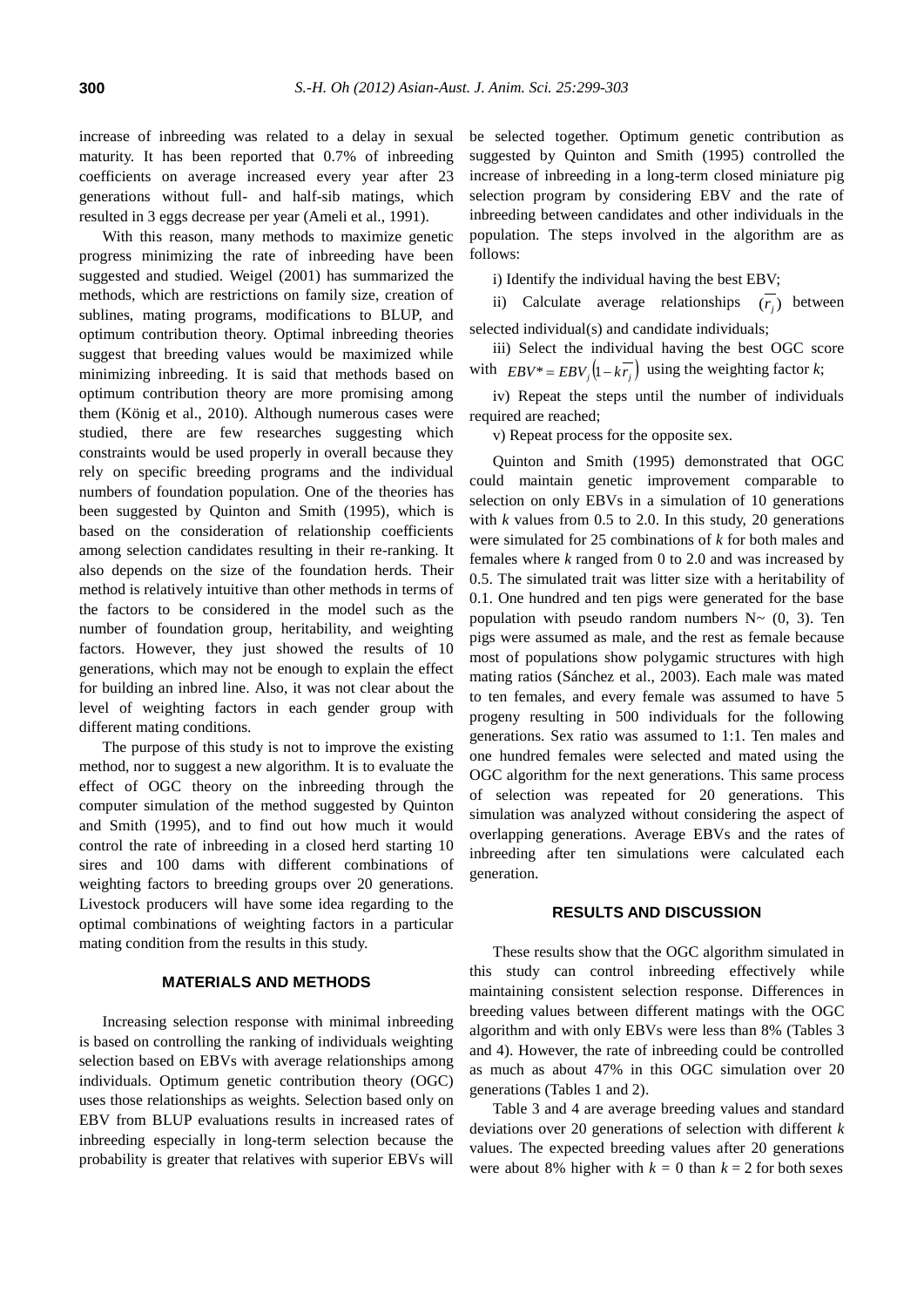**Table 1.** The percentage of increase in the rate of inbreeding with different *k* values for female when *k* for male  $= 0$ 

| <b>Table 3.</b> Percent of increases in the rates of inbreeding compared |  |
|--------------------------------------------------------------------------|--|
| to the case of $k = 0.0$ for male and female                             |  |

| Generation     |      |      | k for female |      |      |
|----------------|------|------|--------------|------|------|
|                | 0.0  | 0.5  | 1.0          | 1.5  | 2.0  |
| 1              | 0.0  | 0.0  | 0.0          | 0.0  | 0.0  |
| $\overline{c}$ | 2.9  | 2.6  | 2.3          | 1.9  | 1.8  |
| 5              | 22.7 | 19.9 | 17.8         | 16.7 | 16.3 |
| 10             | 37.5 | 26.5 | 21.4         | 20.6 | 17.5 |
| 15             | 49.3 | 28.2 | 24.8         | 21.8 | 19.6 |
| 20             | 57.8 | 31.9 | 26.3         | 23.4 | 20.2 |
|                |      |      |              |      |      |

**Table 2.** The percentage of increase in the rate of inbreeding with different *k* values for male when *k* for female  $= 0$ 

| Generation |      |      | $k$ for male |      |      |
|------------|------|------|--------------|------|------|
|            | 0.0  | 0.5  | 1.0          | 1.5  | 2.0  |
|            | 0.0  | 0.0  | 0.0          | 0.0  | 0.0  |
| 2          | 3.1  | 2.9  | 2.7          | 2.2  | 1.9  |
| 5          | 22.7 | 12.1 | 9.9          | 9.4  | 7.6  |
| 10         | 37.5 | 13.2 | 10.5         | 9.7  | 8.0  |
| 15         | 49.3 | 13.7 | 10.9         | 10.5 | 10.3 |
| 20         | 57.8 | 14.9 | 12.5         | 11.7 | 10.6 |

| k      | Generation | $k$ (female) |       |       |       |  |
|--------|------------|--------------|-------|-------|-------|--|
| (male) |            | 0.5          | 1.0   | 1.5   | 2.0   |  |
| 0.5    | 5          | 9.09         | 7.82  | 7.10  | 5.78  |  |
|        | 10         | 10.38        | 10.24 | 9.77  | 9.34  |  |
|        | 15         | 11.12        | 10.83 | 9.99  | 9.87  |  |
|        | 20         | 13.30        | 11.46 | 11.41 | 11.19 |  |
| 1.0    | 5          | 8.80         | 6.95  | 6.93  | 5.40  |  |
|        | 10         | 9.38         | 8.18  | 7.69  | 7.26  |  |
|        | 15         | 9.57         | 8.80  | 8.33  | 7.62  |  |
|        | 20         | 11.02        | 9.42  | 8.85  | 8.81  |  |
| 1.5    | 5          | 6.26         | 5.26  | 5.34  | 4.34  |  |
|        | 10         | 7.22         | 6.61  | 6.21  | 5.49  |  |
|        | 15         | 7.62         | 7.39  | 7.36  | 5.95  |  |
|        | 20         | 9.42         | 8.31  | 7.88  | 7.45  |  |
| 2.0    | 5          | 4.89         | 4.25  | 4.12  | 3.13  |  |
|        | 10         | 5.95         | 5.49  | 5.28  | 4.37  |  |
|        | 15         | 7.10         | 6.27  | 5.60  | 5.31  |  |
|        | 20         | 8.00         | 7.12  | 6.46  | 5.98  |  |

**Table 4.** Changes of average breeding values and standard deviations in male with different  $k$  values for female when  $k$  for male = 0

| Generation | $k$ for female   |                  |                  |                  |                  |  |  |
|------------|------------------|------------------|------------------|------------------|------------------|--|--|
|            | 0.0              | 0.5              | 1.0              | 1.5              | 2.0              |  |  |
| 1          | $3.00 \pm 0.04$  | $3.01 \pm 0.14$  | $2.85 \pm 0.03$  | $2.99 \pm 0.17$  | $2.99 \pm 0.03$  |  |  |
| 2          | $3.65 \pm 0.15$  | $3.59 \pm 0.10$  | $3.67 \pm 0.07$  | $3.41 \pm 0.14$  | $3.67 \pm 0.05$  |  |  |
| 3          | $4.10 \pm 0.18$  | $4.08 \pm 0.11$  | 4.19±0.10        | $3.92 \pm 0.13$  | $4.12 \pm 0.11$  |  |  |
| 4          | $4.49 \pm 0.09$  | $4.58 \pm 0.19$  | $4.63 \pm 0.03$  | $4.34 \pm 0.05$  | $4.50 \pm 0.12$  |  |  |
| 5          | $4.96 \pm 0.15$  | 4.99±0.12        | $5.01 \pm 0.03$  | $4.76 \pm 0.12$  | $4.86 \pm 0.13$  |  |  |
| 6          | 5.38±0.12        | $5.41 \pm 0.20$  | $5.42 \pm 0.01$  | $5.12 \pm 0.11$  | $5.25 \pm 0.09$  |  |  |
| 7          | $5.77 \pm 0.11$  | $5.83 \pm 0.22$  | $5.83 \pm 0.02$  | $5.54 \pm 0.11$  | $5.65 \pm 0.10$  |  |  |
| 8          | $6.21 \pm 0.10$  | $6.26 \pm 0.24$  | $6.24 \pm 0.01$  | $5.94 \pm 0.13$  | $6.05 \pm 0.11$  |  |  |
| 9          | $6.64 \pm 0.12$  | $6.72 \pm 0.25$  | $6.66 \pm 0.05$  | $6.38 \pm 0.11$  | $6.43 \pm 0.10$  |  |  |
| 10         | $7.07 \pm 0.11$  | $7.13 \pm 0.23$  | $7.08 \pm 0.02$  | $6.76 \pm 0.13$  | $6.82{\pm}0.13$  |  |  |
| 11         | 7.49±0.09        | $7.57 \pm 0.23$  | $7.48 \pm 0.01$  | $7.18 \pm 0.15$  | $7.26 \pm 0.13$  |  |  |
| 12         | $7.92 \pm 0.13$  | 7.98±0.14        | $7.95 \pm 0.01$  | $7.56 \pm 0.15$  | 7.58±0.09        |  |  |
| 13         | $8.34 \pm 0.15$  | $8.43 \pm 0.14$  | $8.32 \pm 0.03$  | 7.99±0.14        | 7.99±0.08        |  |  |
| 14         | $8.76 \pm 0.13$  | $8.82{\pm}0.16$  | $8.72 \pm 0.06$  | $8.41 \pm 0.15$  | $8.34 \pm 0.08$  |  |  |
| 15         | $9.20 \pm 0.12$  | $9.27 \pm 0.15$  | $9.12 \pm 0.06$  | $8.81 \pm 0.15$  | $8.68 \pm 0.06$  |  |  |
| 16         | $9.63 \pm 0.11$  | $9.66 \pm 0.16$  | $9.56 \pm 0.04$  | $9.16 \pm 0.08$  | $8.93 \pm 0.08$  |  |  |
| 17         | $10.08 \pm 0.13$ | $10.07 \pm 0.17$ | $9.96 \pm 0.01$  | $9.56 \pm 0.09$  | $9.36 \pm 0.03$  |  |  |
| 18         | $10.48 \pm 0.10$ | $10.47 \pm 0.19$ | $10.36 \pm 0.03$ | $9.92 \pm 0.09$  | $9.70 \pm 0.15$  |  |  |
| 19         | $10.91 \pm 0.14$ | $10.87 \pm 0.16$ | $10.80 \pm 0.02$ | $10.29 \pm 0.05$ | $10.04 \pm 0.13$ |  |  |
| 20         | $11.33 \pm 0.11$ | $11.30 \pm 0.18$ | $11.20 \pm 0.01$ | $10.68 \pm 0.04$ | $10.45 \pm 0.21$ |  |  |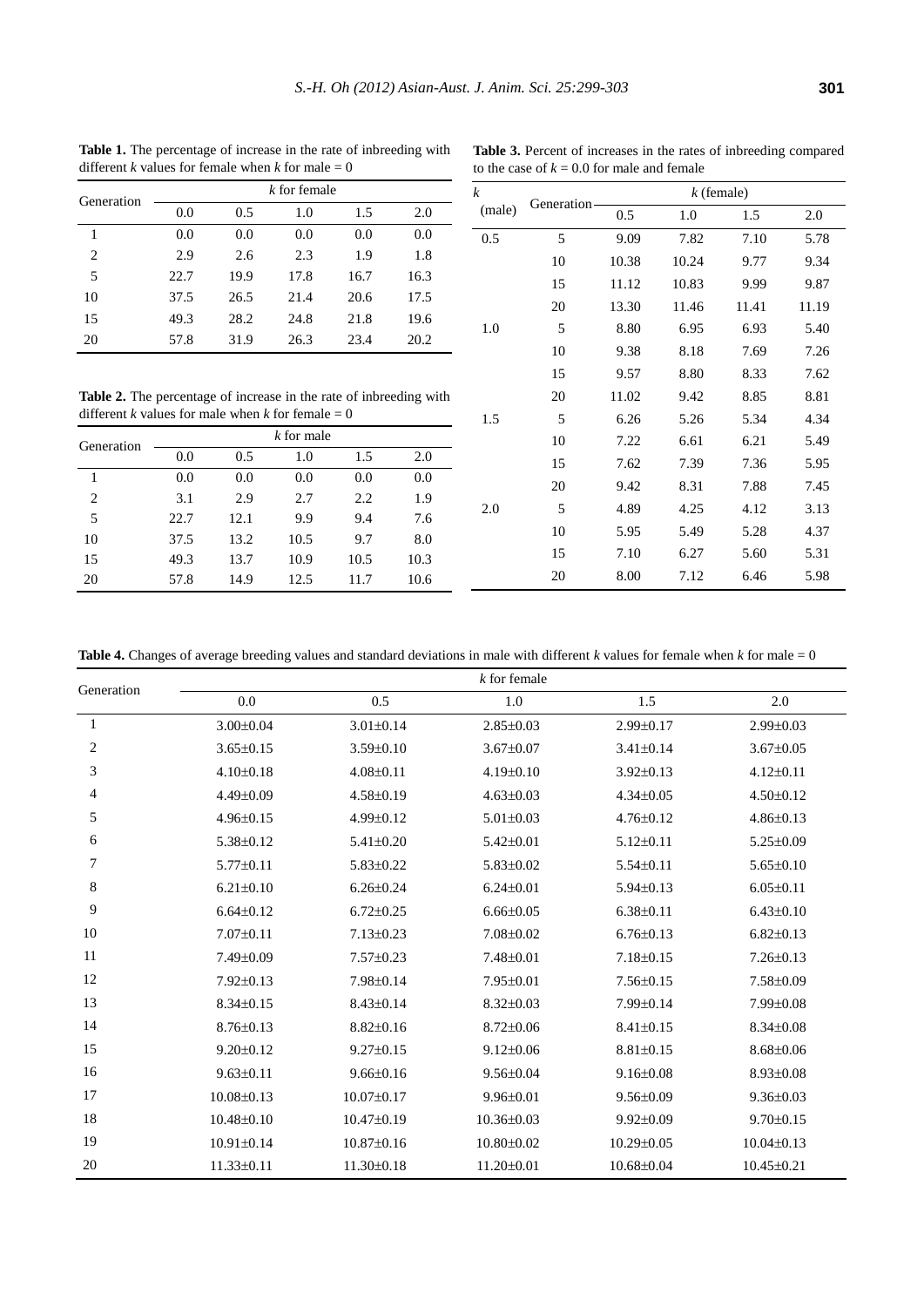restricting  $k = 0$  in one sex. However, overall breeding values were increased regardless of *k* values. Although inbreeding depression was not included in the simulated model, it should not be a problem to see the effect of the OGC algorithm in this study.

Trends of inbreeding coefficients by generation based on male and female (Tables 1 and 2) selections show that the rates of inbreeding were controlled with different *k* values. As *k* values are higher, the rates of inbreeding are decreased. When both *k* values for male and female were zero, the rate of inbreeding of the  $20<sup>th</sup>$  generation was increased by 57.8% compared to the base generation; however, when *k* value was set to 2.0 in one sex, the rates of inbreeding were limited to 20.2% and 10.6% increase with  $k = 0.0$  for male and for female, respectively, in the 20th generation. This is because higher *k* values emphasize the relationship between candidates, which results in changes of breeding values that would be lower than the original. Therefore, when  $k = 2.0$  is compared to  $k = 1.0$ , more strict changes in the original ranks of candidates who have greater degrees of relationship occur than in the candidates having less degrees of relationship resulting in a less related group of candidates controlling the rate of inbreeding. In the mean time, the rates of inbreeding were just 9.4% increase for male selection and 8.3% increase for female selection with  $k = 2.0$  in both sexes compared to the case of selection with  $k = 0.0$  in both sexes (Table 3).

From the results, the impact of *k* values in male on the level of inbreeding for the next generation was greater than that in the female because 10 of 250 were selected as male and 100 of 250 were selected as female assuming a sex ratio of 1:1 for the 500 simulated progeny. In other words, selection intensity was higher in male than in female population. Therefore, increasing the *k* value for the males had a larger effect on reducing inbreeding than increasing the *k* value of females.

Methods of controlling inbreeding and the algorithm procedures have been well summarized by Weigel (2001). The research applying a cost factor to the average relationship in the selected group decreased the rate of inbreeding by 35 to 39% after 10 generations of selection with just 1 to 3% reduction of selection response (Wray and Goddard, 1994). This kind of results can be found in several researches. Meuwissen and Goddard (1998) showed that selection with adjusted EBV decreased a genetic response by 4% with young bulls for AI progeny test programs while reducing a mean relationship among selected individuals by 22%.

The results in this study indicate that the OGC algorithm can be used effectively for the long-term selection program of any closed population. Also, it shows the possibility that inbreeding could be easily controlled by weighting EBV of candidates in each sex group. Software to predict selection responses and rates of inbreeding from

| Generation   | $k$ for male    |                 |                 |                 |                 |  |  |
|--------------|-----------------|-----------------|-----------------|-----------------|-----------------|--|--|
|              | 0.0             | 0.5             | 1.0             | 1.5             | 2.0             |  |  |
| $\mathbf{1}$ | $0.51 \pm 0.04$ | $0.59 \pm 0.04$ | $0.53 \pm 0.02$ | $0.50 \pm 0.15$ | $0.56 \pm 0.11$ |  |  |
| 2            | $1.84 \pm 0.04$ | $1.93 \pm 0.01$ | $1.79 \pm 0.15$ | $1.77 \pm 0.05$ | $1.81 \pm 0.02$ |  |  |
| 3            | $2.59 \pm 0.12$ | $2.61 \pm 0.07$ | $2.55 \pm 0.14$ | $2.51 \pm 0.02$ | $2.48 \pm 0.09$ |  |  |
| 4            | $3.16 \pm 0.15$ | $3.20 \pm 0.05$ | $3.00 \pm 0.16$ | $2.93 \pm 0.02$ | $2.94 \pm 0.12$ |  |  |
| 5            | $3.62 \pm 0.14$ | $3.69 \pm 0.01$ | $3.46 \pm 0.15$ | $3.37 \pm 0.01$ | $3.35 \pm 0.06$ |  |  |
| 6            | $4.12 \pm 0.15$ | $4.09 \pm 0.01$ | $3.96 \pm 0.17$ | $3.77 \pm 0.01$ | $3.73 \pm 0.06$ |  |  |
| 7            | $4.57 \pm 0.13$ | $4.46 \pm 0.03$ | $4.34\pm0.19$   | $4.16 \pm 0.02$ | $4.14 \pm 0.02$ |  |  |
| 8            | 4.99±0.10       | $4.83 \pm 0.02$ | $4.75 \pm 0.18$ | $4.58 \pm 0.01$ | $4.54 \pm 0.03$ |  |  |
| 9            | $5.38 \pm 0.12$ | $5.26 \pm 0.01$ | $5.15 \pm 0.21$ | $5.01 \pm 0.01$ | $4.94 \pm 0.04$ |  |  |
| 10           | $5.83 \pm 0.12$ | $5.63 \pm 0.02$ | $5.54 \pm 0.22$ | $5.42 \pm 0.11$ | $5.42 \pm 0.03$ |  |  |
| 11           | $6.27 \pm 0.09$ | $6.05 \pm 0.01$ | $5.92 \pm 0.22$ | $5.78 \pm 0.05$ | $5.76 \pm 0.03$ |  |  |
| 12           | $6.70 \pm 0.10$ | $6.43 \pm 0.03$ | $6.35 \pm 0.20$ | $6.19 \pm 0.10$ | $6.13 \pm 0.01$ |  |  |
| 13           | $7.11 \pm 0.13$ | $6.81 \pm 0.05$ | $6.77 \pm 0.22$ | $6.59 \pm 0.07$ | $6.53 \pm 0.05$ |  |  |
| 14           | $7.55 \pm 0.14$ | $7.21 \pm 0.06$ | $7.10 \pm 0.22$ | $6.95 \pm 0.06$ | $6.98 \pm 0.04$ |  |  |
| 15           | $7.96 \pm 0.15$ | $7.64 \pm 0.09$ | $7.49 \pm 0.17$ | $7.34 \pm 0.14$ | $7.33 \pm 0.01$ |  |  |
| 16           | $8.37 \pm 0.16$ | $8.03 \pm 0.06$ | 7.90±0.14       | $7.73 \pm 0.15$ | $7.73 \pm 0.01$ |  |  |
| 17           | $8.80 \pm 0.17$ | $8.41 \pm 0.01$ | $8.34 \pm 0.14$ | $8.12 \pm 0.11$ | $8.14 \pm 0.05$ |  |  |
| 18           | $9.25 \pm 0.15$ | $8.78 \pm 0.02$ | $8.72 \pm 0.15$ | $8.50 \pm 0.11$ | $8.57 \pm 0.05$ |  |  |
| 19           | $9.66 \pm 0.11$ | $9.18 \pm 0.01$ | $9.14 \pm 0.13$ | $8.88 \pm 0.12$ | $8.96 \pm 0.02$ |  |  |

**Table 5.** Changes of average breeding values and standard deviations in female with different *k* values for male when *k* for female = 0